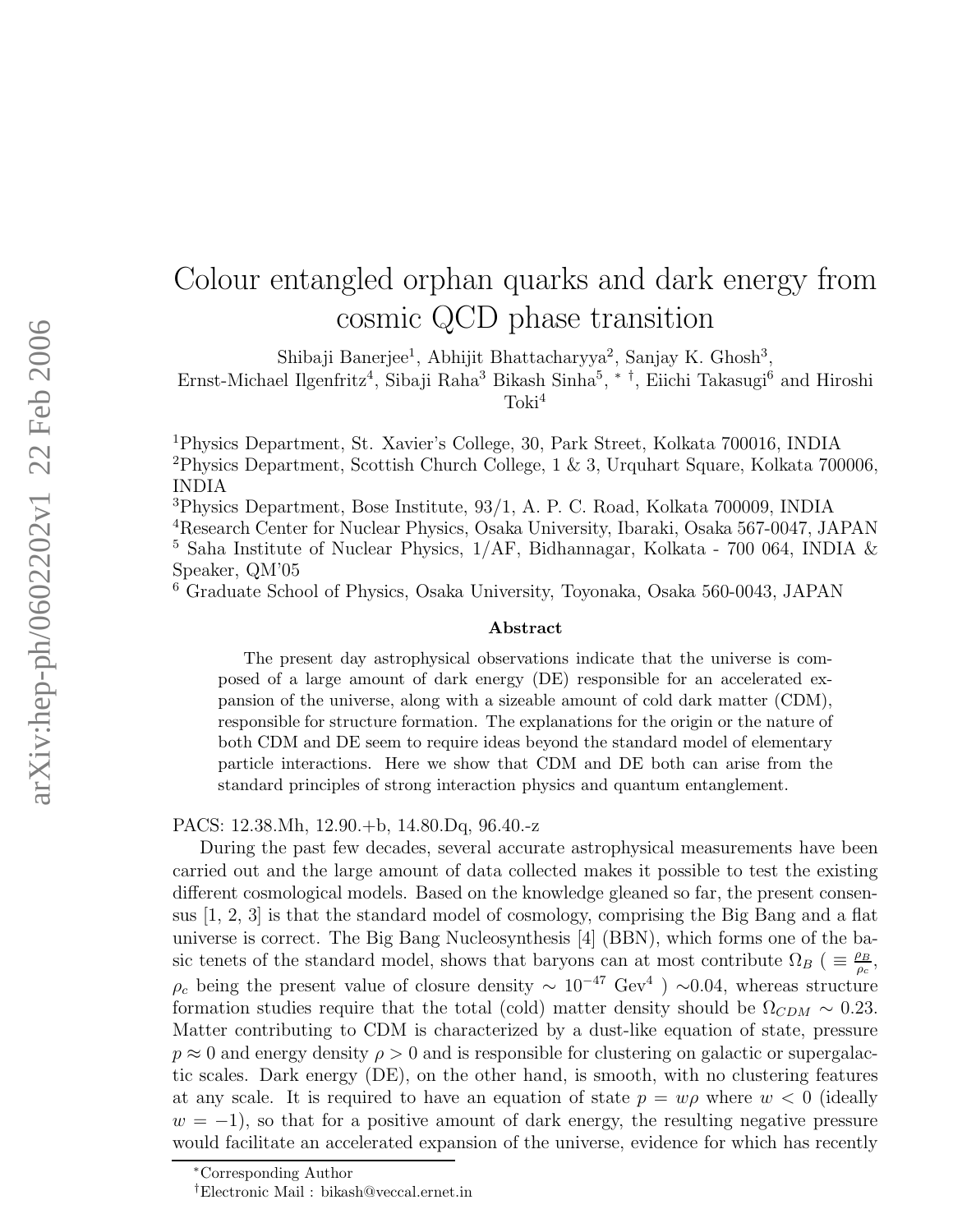become available from the redshift studies of type IA supernovae [3, 5]. For a flat universe  $\Omega \sim 1, \Omega_{DE} \sim 0.73$  [6] implies that  $\rho_{DE}$  today is of the order of  $10^{-48}$  GeV<sup>4</sup>.

The BBN limit of  $\Omega_B \sim 0.04$  has led to the argument that, CDM cannot be baryonic; as a result, various exotic possibilities, all beyond the standard model  $SU(3)_c \times SU(2) \times U(1)$ of particle interactions, have been suggested. The situation is even more complicated for DE. The most natural explanation for DE would be a vacuum energy density, which a priori would have the correct equation of state  $(w = -1)$ . The difficulty associated with such a possibility is the fact that for any known (or conjectured) type of particle interaction, the vacuum energy density scale turns out to be many orders of magnitude larger than the present critical density. In this paper, we show that it is possible to understand the nature of CDM and DE within the standard model  $SU(3)_c \times SU(2) \times$  $U(1)$ . They can both arise from the same process of the cosmic quark-hadron phase transition occurring during the microsecond epoch after the Big Bang, provided we admit the existence of quantum entanglement for a strongly interacting system.

In this paper we assume a first order cosmic QCD phase transition. Other crucial ansätze in our scenario include that the universe is overall colour neutral at all times, baryogenesis is complete substantially before the QCD transition epoch and that the baryon number is an integer. Together with the assumption of quantum entanglement, the above picture is capable of explaining both dark matter and dark energy. Here we will restrict ourselves mainly to the case of dark energy. For details see [7].

At temperatures higher than the critical temperature  $T_c$ , the coloured quarks and gluons are in a thermally equilibrated state in the perturbative vacuum (the quark-gluon plasma). The total colour of the universe is neutral (i.e., the total colour wave function of the universe is a singlet). It is strongly believed from QCD analysis that this thermally equilibrated phase of quarks and gluons exhibits collective plasma-like behaviour, referred to in the literature as the Quark-Gluon Plasma or QGP. Then, as  $T_c$  is reached and the phase transition starts, bubbles of the hadronic phase, begin to appear in the quark-gluon plasma, grow in size and form an infinite chain of connected bubbles (the percolation process). At this stage, the ambient universe turns over to the hadronic phase. Within this hadronic phase, the remaining high temperature quark phase gets trapped in large bubbles. As is well known, this process is associated with a fluctuation in the temperature around  $T_c$ ; the bubbles of the hadronic phase can nucleate only when the temperature falls slightly below  $T_c$ . The released latent heat raises the temperature again and so on. It is thus fair to assume that the temperature of the universe remains around  $T_c$  at least upto percolation.

The net baryon number contained in these Trapped False Vacuum Domains (TFVD) could be many orders of magnitude larger than that in the normal hadronic phase and they could constitute the absolute ground state of strongly interacting matter [8]. The larger TFVDs with baryon number  $\sim 10^{42-44}$ , which are stable and separated by large distances (∼300 m), would have a bearing on the dark matter content of the universe [9]. In all these considerations, it has been tacitly assumed that in a many-body system of quarks and gluons, colour is averaged over, leaving only a statistical degeneracy factor for thermodynamic quantities. Here we argue that such simplification may have led us to overlook a fundamentally important aspect of strong interaction physics in cosmology.

Let us now elaborate on the situation in some detail. In the QGP, all colour charges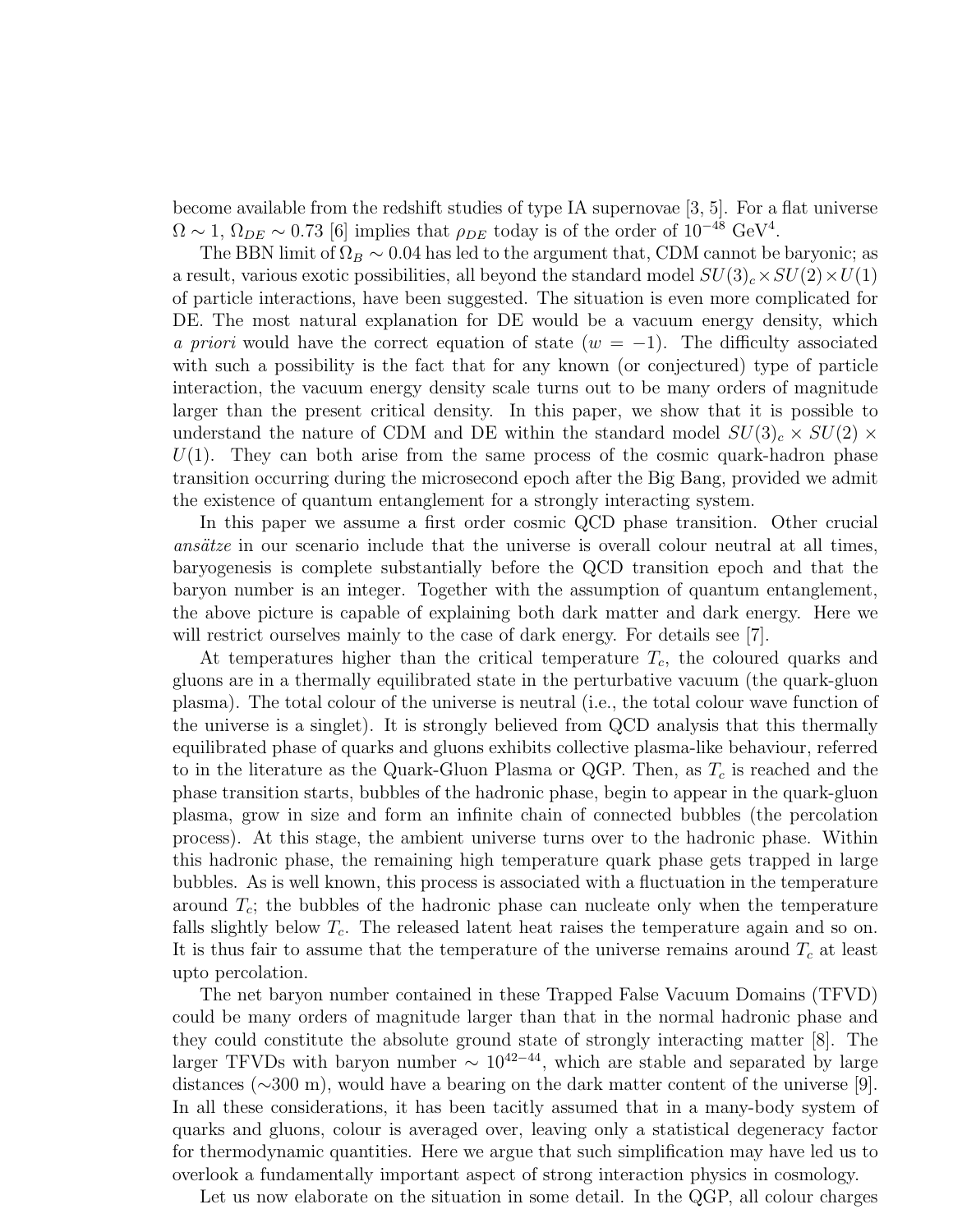are neutralised within the corresponding Debye length, which turns out to be  $\sim \frac{1}{a_0}$  $\frac{1}{g_s(T)T},$ where  $g_s$  is the strong coupling constant. For Debye length smaller than a typical hadronic radius, hadrons cannot exist as bound states of coloured objects. The lifetime of the QGP may be roughly estimated by the temperature when the Debye screening length becomes larger than the typical hadronic radius, and formation of hadrons as bound states of coloured objects becomes possible.

The size of the universe being many orders of magnitude larger than the Debye length, the requirement of overall colour neutrality is trivially satisfied. Another condition required for the existence of the QGP would be the occurrence of sufficient number of colour charges within the volume characterised by the Debye length; otherwise the collective behaviour responsible for the screening would not be possible. For the cosmic QGP, these conditions are satisfied till temperatures  $\sim 100$  - 200 MeV, the order of magnitude for the critical temperature for QCD.

So one would argue that all the physics of the QGP is contained within a Debye length. A quick estimate would show that upto  $T_c$ , the Debye length is less than a fermi and the total number of colour charges (including quarks, antiquarks and gluons) within the corresponding volume is greater than 10. Note, however, our emphasis on the second ansatz above, that the baryogenesis has already taken place much before  $T_c$  is reached and the value of  $\frac{n_b}{n_\gamma} \sim 10^{-10}$  has already been established. Firstly, it has to be realised that this baryon number is carried in quarks at this epoch, so that the net quark number  $(N_q - N_{\bar{q}})$ in the universe at all times is an exact multiple of 3. The net quark number within a Debye volume then turns out to be  $\sim 10^{-9}$ . Thus, to ensure overall colour neutrality and an integer baryon number, one must admit of long-range correlations beyond the Debye length in the QGP, the quantum entanglement property [10], which was identified as an essential feature of quantum mechanics by Schrödinger in as early as 1927 but was experimentally established only recently.

Let us now consider the process of the cosmic quark-hadron phase transition from the quantum mechanical standpoint of colour confinement. As already mentioned, the colour wave function of the entire universe prior to the phase transition must be a singlet, which means it cannot be factorized into constituent product states; the wave functions of all coloured objects are completely entangled [10] in a quantum mechanical sense. This also ensures the integer baryon number condition [7]. In such a situation, the universe is characterized by a vacuum energy corresponding to the perturbative vacuum of Quantum Chromodynamics (QCD). As the phase transition proceeds, locally colour neutral configurations (hadrons) arise, resulting in gradual decoherence of the entangled colour wave function of the entire universe. This amounts to a proportionate reduction in the perturbative vacuum energy density, which goes into providing the latent heat of the transition, or in other words, the mass and the kinetic energy of the particles in the non-perturbative (hadronic) phase (the vacuum energy of the non-perturbative phase of QCD is taken to be zero). In the quantum mechanical sense of entangled wave functions, the end of the quark-hadron transition would correspond to complete decoherence of the colour wave function of the universe; the entire vacuum energy would disappear as the perturbative vacuum would be replaced by the non-perturbative vacuum.

The earlier discussions imply that in order for the TFVDs to be stable physical objects, they must be colour neutral. This is synonymous with the requirement that they all have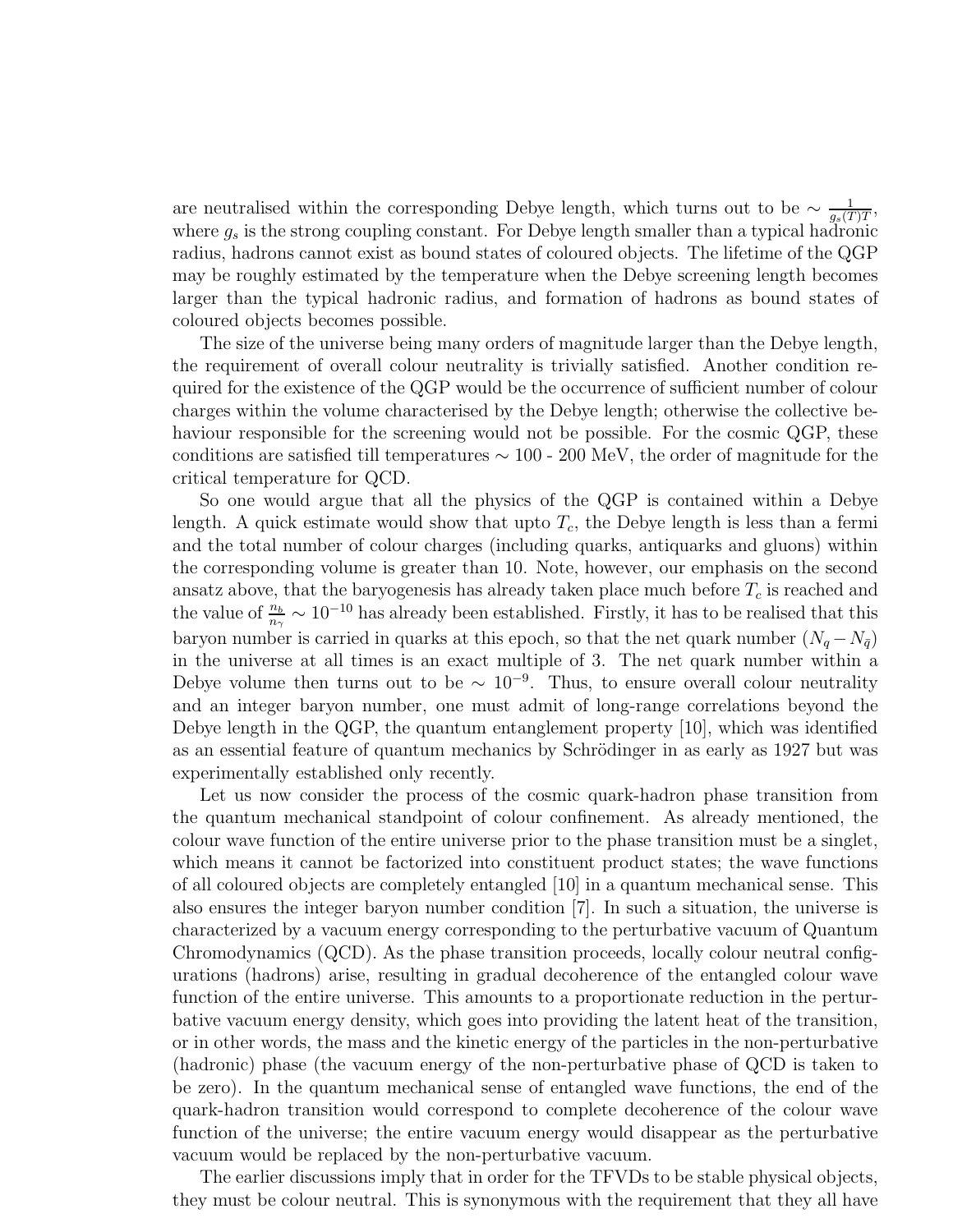integer baryon numbers, i.e., at the moment of formation each TFVD has net quark numbers in exact multiples of 3. For a statistical process, this is, obviously, most unlikely and consequently, most of the TFVDs would have some residual colour at the percolation time. Then, on the way to becoming colour singlet they would each have to shed one or two coloured quarks.

Thus, at the end of the cosmic QCD phase transition there would be a few coloured quarks, separated by spacelike distances. Such a large separation, apparently against the dictates of QCD, is by no means unphysical. The separation of coloured TFVDs occurs at the temperature  $T_c$ , when the effective string tension is zero, so that there does not exist any long range force. By the time the TFVDs have evolved into colour neutral configurations, releasing the few orphan coloured quarks in their immediate vicinity, the spatial separation between these quarks is already too large to allow strings to develop between them; see below. (Such a situation could not occur in the laboratory searches for quark-gluon plasma through energetic heavy ion collisions as the spatial extent of the system is ∼few fermi and the reaction takes place on strong interaction time scales.) Therefore, the orphan quarks must remain in isolation. In terms of the quantum entanglement and decoherence of the colour wave function, this would then mean that their colour wave functions must still remain entangled and a corresponding amount of the perturbative vacuum energy would persist in the universe. In this sense, the orphan quarks are definitely not in asymptotic states and no violation of colour confinement is involved. If we naively assume that the entanglement among these orphan quarks imply collective behaviour like a plasma, then one can estimate the corresponding Debye screening length for this very dilute system of quarks, which would still be governed primarily by the temperature. At temperatures of  $\sim 100$  MeV, the scale being much smaller than the mutual separation between the orphan quarks, the formation of bound states of orphan quarks would be impossible.

Presently, it is not possible to calculate this persisting, or even the full, perturbative vacuum energy, from first principles in QCD. For the latter quantity, one may adopt the phenomenological Bag model [11] of confinement, where the Bag parameter B ( $\sim (145 MeV)^4$ ) is the measure of the difference between the perturbative and the nonperturbative vacua. Thus we can assume that at the beginning of the phase transition, the universe starts out with a vacuum energy density B, which gradually decreases with increasing decoherence of the entangled colour wave function. A natural thermodynamic measure of the amount of entanglement during the phase transition could be the volume fraction  $(f_q \equiv V_{colour}/V_{total})$  of the coloured degrees of freedom; at the beginning,  $f_q$  is unity, indicating complete entanglement, while at the end, very small but finite entanglement corresponds to a tiny but non-zero  $f_q$  due to the coloured quarks. Accordingly, the amount of perturbative vacuum energy density in the universe at any time is the energy density B times the instantaneous value of  $f_q$ ; within the scenario discussed above, the remnant perturbative vacuum energy at the end of the QCD transition would just be B  $\times f_{q,O}$ , where  $f_{q,O}$  is due solely to the orphan quarks. An order of magnitude estimate for  $f_{q,O}$  can be carried out in the following straightforward manner. On the average, each TFVD is associated with 1 orphan quark so that the number  $N_{q,O}$  of orphan quarks within the horizon volume at any time is about the same as the number  $N_{TFVD}$  of TFVDs therein. It is well known from the study of percolating systems [12] that percolation is